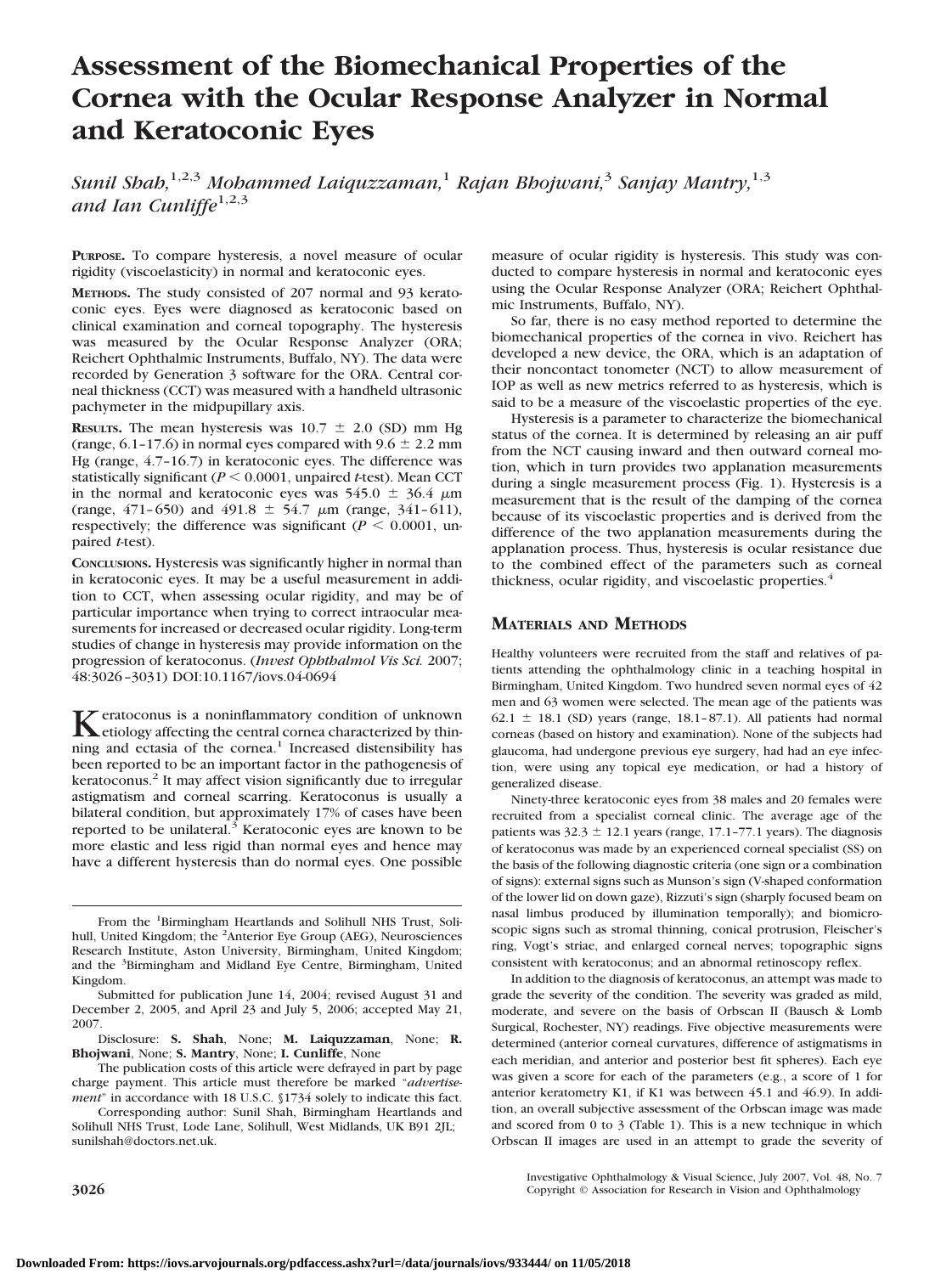

**FIGURE 1.** Measurement of ocular hysteresis.

keratoconus objectively. Each parameter was graded 0 to 3, and a total score was calculated. A total score of 0 to 2 was considered normal, 3 to 6 as mild, 7 to 11 as moderate, and more than 12 as severe. The clinical grading and criteria were performed by an experienced corneal surgeon (SS).

Hysteresis is measured with the ORA while the subject is sitting in a chair. The patient is asked to fixate at the target (red blinking light) in the ORA, and the ORA is activated by pressing a button attached to the computer. A noncontact probe scans the central area of the eye, releases an air puff, and sends a signal to the ORA. The ORA then displays the hysteresis on the monitor of the computer attached to the ORA. The data are collected by the Generation 3 software for the ORA (Reichert Ophthalmic Instruments). The CCT was measured with a handheld ultrasonic pachymeter (DGH-550; DGH Technology Inc., Exton, PA) while the patient was seated. one drop of the topical anesthetic proxymetacaine (Bausch & Lomb) was instilled in both eyes. The patient was asked to fixate a target to minimize eye movement and to avoid damage to the corneal epithelium. The pachymeter probe was gently placed on the midpupillary axis in a perpendicular orientation. On contact with the corneal surface, the CCT was displayed on the monitor attached to the probe. Three readings were taken, and the mean was used as the CCT.

The study and data accumulation were performed with the approval of the local ethics committee, informed consent was obtained from each subject participating in the study, and the study protocol was consistent with the tenets of the Declaration of Helsinki.

#### **Statistical Analysis of Data**

Several computer packages were used to analyze and present the data obtained (Excel; Microsoft Corp., Redmond, WA; and MedCalc; Med-Calc Software, Mariakerke, Belgium). The overall statistical approach was based on standard texts.<sup>5</sup>

For general statistical reporting, the mean values from each data set were calculated along with the standard deviation. The distributions of values within each data set were evaluated graphically. The level of statistical significance was set at  $P \le 0.05$ . All graphs were constructed using the software programs just mentioned.

### **RESULTS**

The mean hysteresis was  $10.7 \pm 2.0$  (SD) mm Hg (range, 6.1-17.6) in normal eyes compared with 9.6  $\pm$  2.2 mm Hg (range, 4.7–16.7) in keratoconic eyes. The difference was statistically significant ( $P \le 0.0001$ , unpaired *t*-test). The CCT was 545.0  $\pm$  36.4  $\mu$ m in normal eyes and 491.8  $\pm$  54.7  $\mu$ m in the keratoconic eyes, the difference was statistically significant  $(P \le 0.0001$ , unpaired *t*-test; Table 2).

Figure 2 shows the frequency of distribution of hysteresis in normal and keratoconic eyes. Figures 3 and 4 are box-andwhisker plots showing the median and interquartile ranges of hysteresis and CCT of the normal and keratoconic eyes, respectively. Figures 5 and 6 show the relationship (scatterplot) between hysteresis and CCT of normal and keratoconic eyes. The slope of the simple regression line was moderate for all keratoconic eyes (correlation coefficient  $r = 0.45$ ) but the relationship was significant ( $P \leq 0.0001$ ). The correlation coefficient for the normal eyes was 0.42—a significant relationship ( $P < 0.0001$ ).

The regression equation for normal eyes was

$$
Hysteresis = 0.023CCT - 1.776
$$

whereas that for keratoconic eyes was

 $Hysteresis = 0.018 *CCT* + 0.681$ 

**TABLE 1.** The Criteria for Grading of Severity of Keratoconic Eyes

| Grading<br><b>Score</b> | Anterior<br>Keratometry<br>К1 | Anterior<br>Keratometry<br>К2 | <b>Difference</b><br>оf<br>Sim K | Anterior<br><b>Best Fit</b><br><b>Sphere</b> | Posterior<br><b>Best Fit</b><br><b>Sphere</b> | Orbscan<br>Image<br>Grading |
|-------------------------|-------------------------------|-------------------------------|----------------------------------|----------------------------------------------|-----------------------------------------------|-----------------------------|
| $\Omega$                | $<$ 45.0                      | $<$ 45.0                      | $0 - 1.49$                       | $0 - 41.9$                                   | $0 - 50.0$                                    | $\Omega$                    |
|                         | $45.1 - 46.9$                 | $45.1 - 46.9$                 | $1.5 - 2.49$                     | $42.1 - 44.0$                                | $50.1 - 52.0$                                 |                             |
| 2                       | $47.0 - 49.9$                 | $47.0 - 49.9$                 | $2.5 - 3.45$                     | $44.1 - 46.0$                                | $52.1 - 56.0$                                 |                             |
| 3                       | >50.0                         | >50.0                         | >3.5                             | >46.1                                        | >56.1                                         |                             |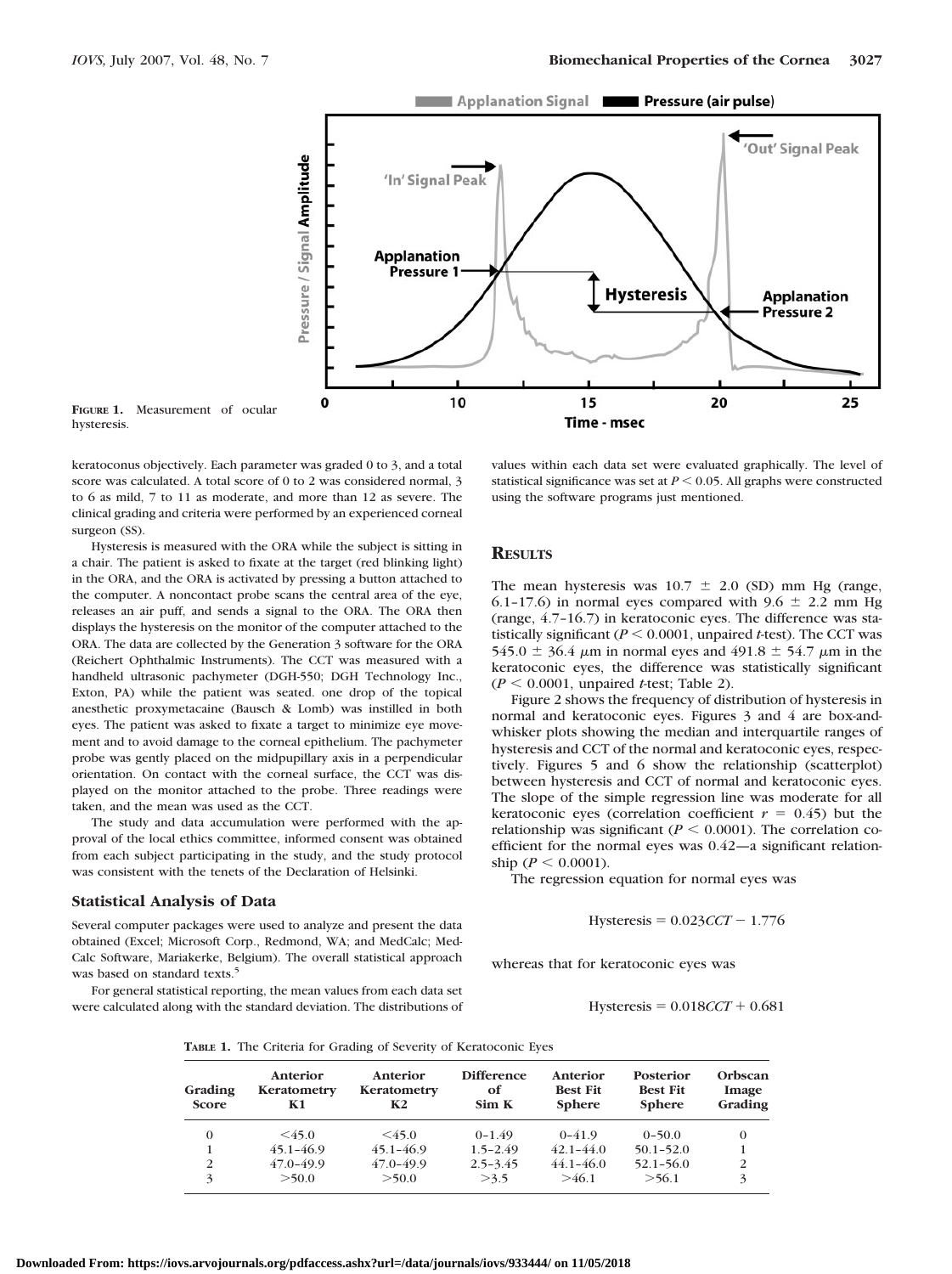|                              | <b>Hysteresis</b><br>(mm Hg) | Range<br>(mm Hg) | <b>CCT</b><br>$(\mu m)$ | Range<br>$(\mu m)$ |
|------------------------------|------------------------------|------------------|-------------------------|--------------------|
| Normal $(n = 207)$           | $10.7 \pm 2.0$               | $6.1 - 17.6$     | $545.0 \pm 36.4$        | $471 - 650$        |
| Keratoconus ( $n = 93$ eyes) | $9.6 \pm 2.2$                | $4.7 - 16.7$     | $491.8 \pm 54.7$        | 341-611            |
| Mild $(n = 33)$              | $10.3 \pm 2.1$               | $4.7 - 15.3$     | $523.1 \pm 44.1$        | $442 - 611$        |
| Moderate $(n = 19)$          | $9.7 \pm 2.4$                | $5.0 - 16.7$     | $487.0 \pm 52.4$        | 417-599            |
| Severe $(n = 41)$            | $9.0 \pm 2.1$                | $5.9 - 13.7$     | $470.2 \pm 53.9$        | 341-607            |

**TABLE 2.** Hysteresis and CCT of Keratoconic Eyes According to Grading

Data are the mean  $\pm$  SD.

The difference in the slopes of the two regression equations are not statistically different based on the standard deviation of the slope. Using multivariant analysis to determine the hysteresis versus keratoconus severity trend after eliminating CCT effects, we found that hysteresis alone was not significant after removing CCT trends (severity versus CCT). Hysteresis, however, was a factor in addition to CCT, but its significance was just short of 0.05.

The difference between the hysteresis of the mild and severe keratoconic eyes was significant  $(P \le 0.01)$  but was not significant between the mild and moderate  $(P > 0.33)$  or between moderate and severe keratoconic eyes ( $P > 0.29$ ; unpaired *t*-test). The difference between the normal and mild keratoconus group was not significant ( $P > 0.29$ ). The differences between the normal and moderate and the normal and severe groups were significant ( $P \le 0.037$  and  $P \le 0.0001$ , respectively).

## **DISCUSSION**

Keratoconus generally starts at puberty and progresses until the third or fourth decade of life, $3$  after which it usually stabilizes. The exact etiology of keratoconus is not known, but it is more common in patients with the atopic conditions (42.2%) hay fever, asthma, and atopic dermatitis,<sup>6</sup> with a significantly increased level of  $IgE^{6-9}$ ; the endocrine diseases Addison's and hypothyroidism; connective tissue diseases such as Marfan's syndrome, Ehlers-Danlos syndrome, and osteogenesis imperfecta<sup>10</sup>; Down's syndrome<sup>1</sup>; and low economic status.<sup>11,12</sup> A higher incidence of keratoconus is also associated with wearers of contact lenses,<sup>13</sup> retinitis pigmentosa, aniridia, blue sclerosis, and Leber's amaurosis.<sup>1,10</sup> Certain enzyme defi-

ciencies, a reduced mechanical strength of the cornea, high collagenolytic activities and disruption in cross-linking of the cornea have all been implicated in the etiology of keratoconus.14 It may also be accompanied by the generalized connective tissue disorder characterized by weakness of the collagen tissues.<sup>15</sup>

Previous studies have suggested various reasons for the histopathologic changes in the corneal tissue. These include a decrease in the number of normal collagen fibers, anomalies in the keratocyte membrane, fragmentation of the corneal basal epithelial membrane, degenerative changes of basal epithelial cells, a disintegrated Bowman's layer,<sup>16,17</sup> a decreased level of glucose-6-phophate dehydrogenase<sup>18</sup> and decreased collagen and increased structural glycoprotein.

Various investigators have tried to measure the ocular rigidity (viscoelasticity) of keratoconic eyes to assess the pathologic processes affecting the corneal tissue, $2,18-20$  but these studies either have been performed in vitro (on whole eye or excised corneal tissue) or have involved complicated mathematical calculations. Edmund<sup>2</sup> investigated the viscoelasticity of the cornea by measuring the radius of the central corneal curvature, the coefficient of radius variation, the CCT, and the coefficient of thickness variation. He compared the viscoelasticity of keratoconic eyes and normal eyes, found that the distensibility of eyes was higher in normal eyes, and concluded that the increase in the distensibility may be an important factor in the pathogenesis of keratoconus. Brooks et al. $^{21}$  investigated the ocular rigidity in 85 keratoconic eyes. They calculated the ocular rigidity coefficient from the combination of applanation tonometry and impression tonometry (Schiotz tonometer) using the Friedenwald<sup>22</sup> nomogram and the line of best fit. They found that the ocular rigidity of the keratoconic



**FIGURE 2.** Histogram of hysteresis for normal and keratoconic eyes.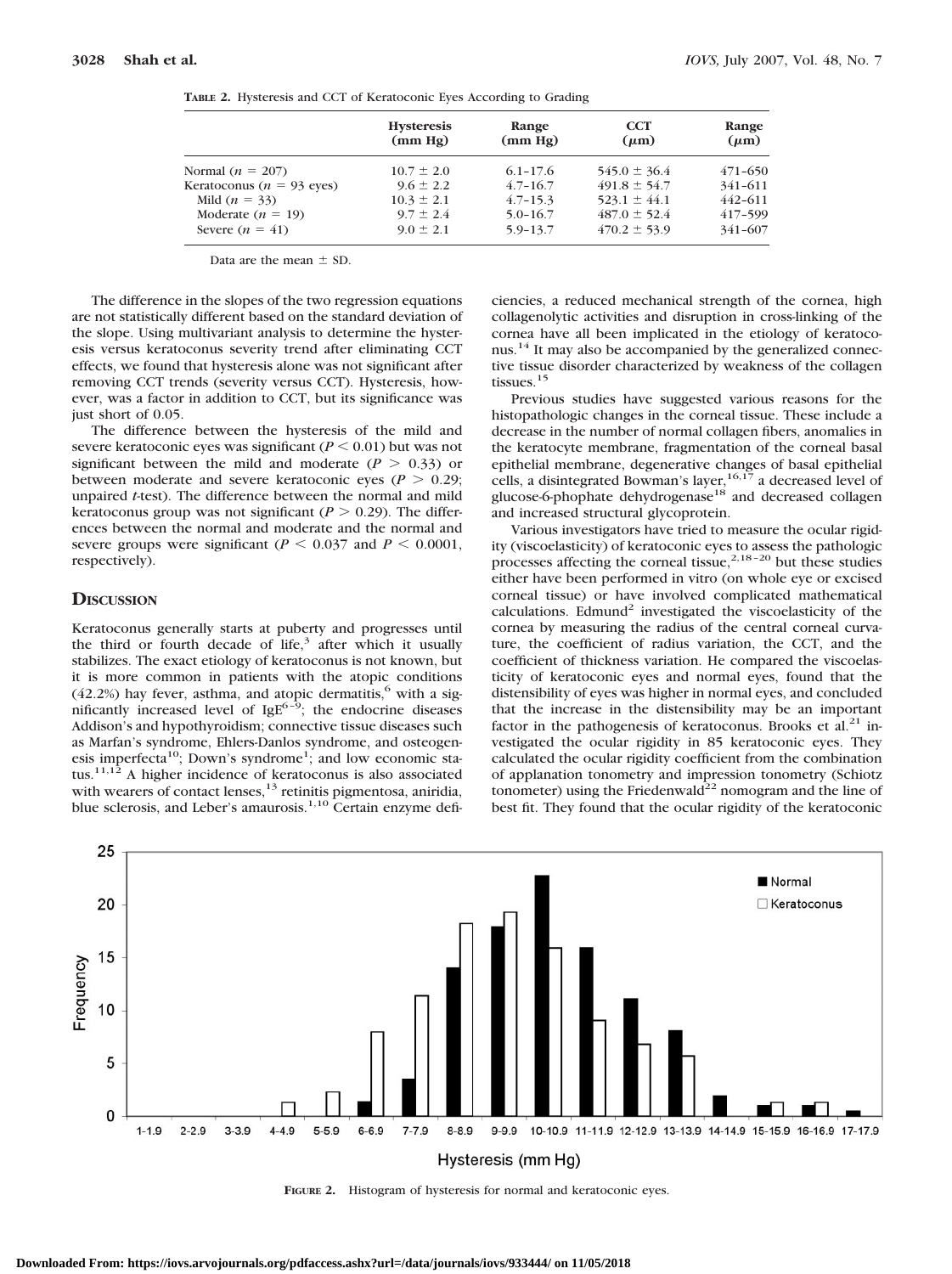

**FIGURE 3.** Box-and-whisker plots (median and interquartile range) of hysteresis in normal and keratoconic eyes.

eyes was significantly lower than the control ( $r = 0.39$ ,  $P \le$ 0.001) when corneal thinning of 40% or more was present. They suggested that the corneal viscoelasticity is affected in keratoconic eyes.

Foster and Yamamoto<sup>18</sup> also calculated the ocular rigidity coefficient by the Friedenwald<sup>22</sup> nomogram on 84 keratoconic eyes and failed to demonstrate any statistically significant difference in corneal rigidity between normal subjects and patients with keratoconic eyes, unless corneal thinning was 60% or more. They were of the opinion that the Friedenwald method of calculating ocular rigidity was not accurate and did not reflect the true viscoelastic properties of keratoconic eyes. Hartstein and Becker<sup>20</sup> also calculated rigidity by the Frieden- $\text{wald}^{22}$  nomogram and found lower corneal rigidity in keratoconic eyes (0.010) in comparison to normal eyes (0.024). Edmund $19$  in another study reported the corneal rigidity to be lower in patients with keratoconus eyes compared with the normal subjects and concluded that a decrease in the corneal matrix and a decrease in corneal tissue mass may be an important pathogenic factor in the development of keratoconus. Andreassen et al.<sup>23</sup> also found that the corneal tissue in the keratoconic eye was more elastic than that in the normal subjects.

 $Moses<sup>24</sup>$  was of the opinion that the corneal shape (geometry) did not influence corneal rigidity. Nash et al.<sup>25</sup> could not find any difference in the corneal viscoelasticity between normal and keratoconic eyes at the physiological IOP level of up to 30 mm Hg. In general, all these studies showed a reduced rigidity in keratoconic eyes, but all involved complicated mathematical calculations that are impractical for clinicians.

In this study, we measured hysteresis, a measure of ocular rigidity (viscoelasticity), using the ORA (Reichert). Measuring corneal biomechanical properties by applanation of force to the cornea requires a procedure capable of separating the contributions of the corneal resistance and the IOP, because the corneal resistance and true IOP are basically independent. The ORA releases a precisely metered air pulse that causes the cornea to move inward; thus, the cornea passes through applanation—inward applanation—and then the past applanation phase at which point its shape becomes slightly concave. Milliseconds after applanation, the air puff shuts off, resulting in a pressure decrease in a symmetrical fashion. During this phase, the corneal shape tries to gain its normal shape and the

cornea again passes through an applanation phase—outward applanation. Theoretically, these two pressures should be the same, but this is not the case and this is described as the dynamic corneal response, which is said to be the resistance to applanation manifested by the corneal tissue due to its viscoelastic properties. The difference between the outward and inward pressures is termed hysteresis and is measured in millimeters of mercury.

The cornea reacts to stress as a viscoelastic material; for a given stress, the resultant corneal strain is time dependent. The viscoelastic response consists of immediate deformation followed by a rather slow deformation.<sup>19</sup> The immediate elastic response of the ocular tunics seems to reflect the immediate elastic properties of the collagen fibers, and the steady state elastic response reflects the properties of the corneal matrix.<sup>19</sup> The two applanation pressure readings inward and outward, are perhaps the result of an immediate elastic response and delayed or steady state elastic response, respectively, of the corneal tissue.

The results of the study show that the hysteresis in normal eyes was higher than that in keratoconic eyes. The mean hysteresis was 10.7 mm Hg in normal eyes compared with 9.6 mm Hg in keratoconic eyes. The difference was statistically significant ( $P \le 0.0001$ , unpaired *t*-test). The hysteresis data showed a wide range of values, all were within the normal range for the ORA. The histogram showed that the range of hysteresis in both normal and keratoconic eyes is between 7 and 13 mm Hg. The box-and-whisker plots show the median and interquartile range of the hysteresis and CCT of normal and keratoconic eyes, and these demonstrate the differences between the normal and keratoconic eyes. An analysis of a possible relationship between the CCT and hysteresis of normal and keratoconic eyes was performed (Figs. 5, 6). When a simple regression line was applied, it revealed a relationship showing a positive effect (i.e., the higher the CCT, the higher the hysteresis and vice versa). However, the correlation coefficient was poor (coefficient correlation,  $r = 0.45$ ), implying that hysteresis and CCT are related but are not measurements of the same biomechanical parameter. In the absence of another reliable measure of viscoelasticity, it is difficult to assess to what extent the hysteresis values are thickness (CCT) dependent rather than viscoelasticity dependent. It is, however, the feeling of Reichert that hysteresis is primarily viscoelastic dependent (Luce D, personal communication, 2005).



**FIGURE 4.** Box-and-whisker plots (median and interquartile range) of CCT in normal and keratoconic eyes.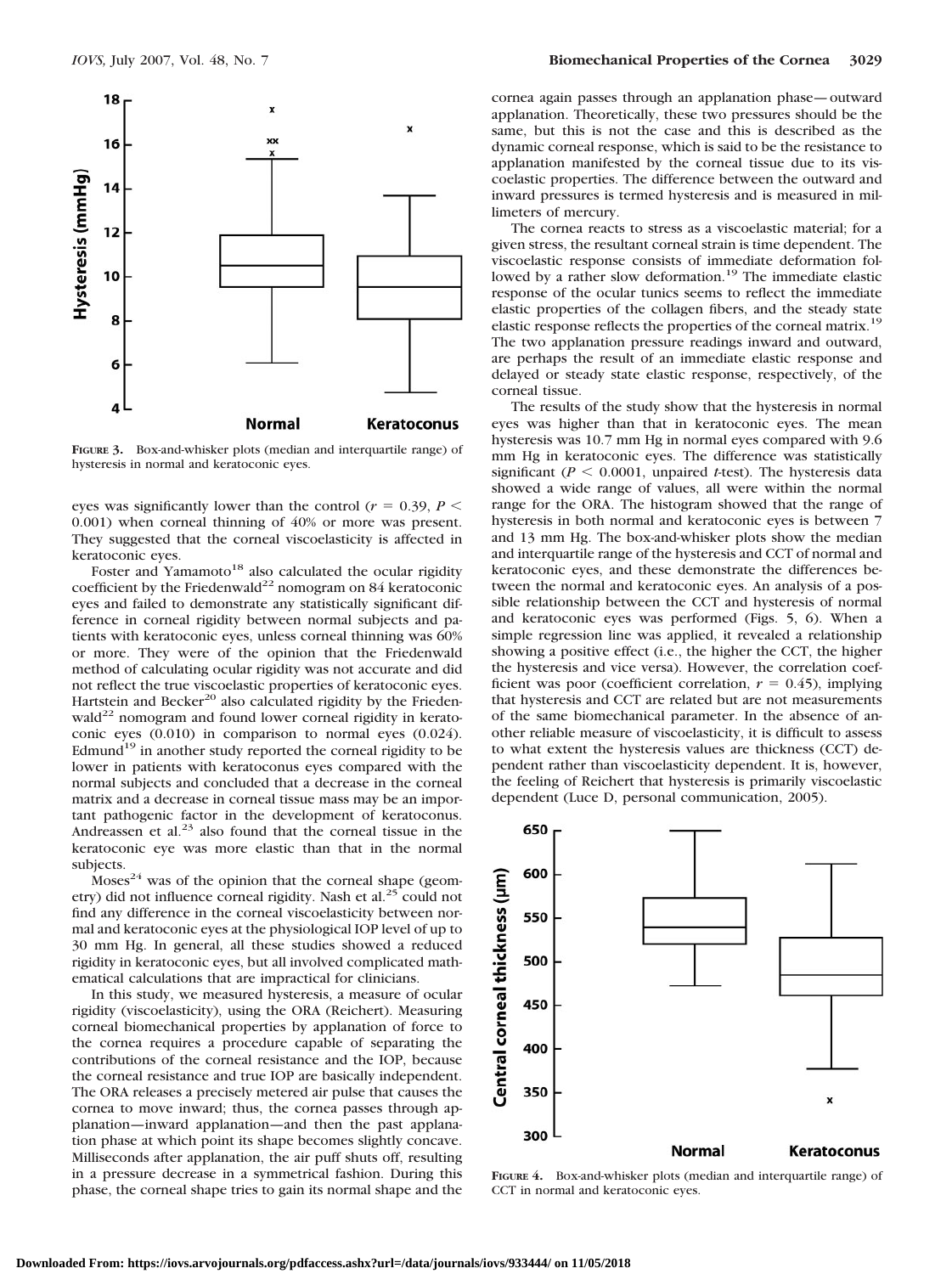



An analysis of hysteresis related to age and gender was performed in both normal and keratoconic eyes, and no correlation was found between age and hysteresis. The regression line in scatterplots (data not shown) was flat  $(P > 0.9)$ , and also no correlation was found between hysteresis in males and females.

A further analysis of the keratoconic eyes was performed by grading the keratoconus as mild, moderate, and severe on the basis of Orbscan II (Bausch & Lomb Surgical) readings and clinical grading of the Orbscan image. The new grading scale for the severity of the keratoconus based on Orbscan II, is

presented in the Methods section. The analysis revealed decreasing hysteresis values with the severity of the disease. Mean hysteresis in the mild keratoconic eyes was 10.3 mm Hg; in moderately affected eyes, 9.7; and in severely affected eyes, 9.0 mm Hg. Both hysteresis and CCT were different in each of the mild, moderate, and severe groups and the difference between mild and severe groups was statistically significant. This finding demonstrates that hysteresis declines as the keratoconus becomes more severe. However, this technique cannot differentiate normal corneas from mild keratoconus. Further studies are needed to assess whether this is because



**FIGURE 6.** Scatterplot of relationship between hysteresis and CCT in keratoconic eyes.